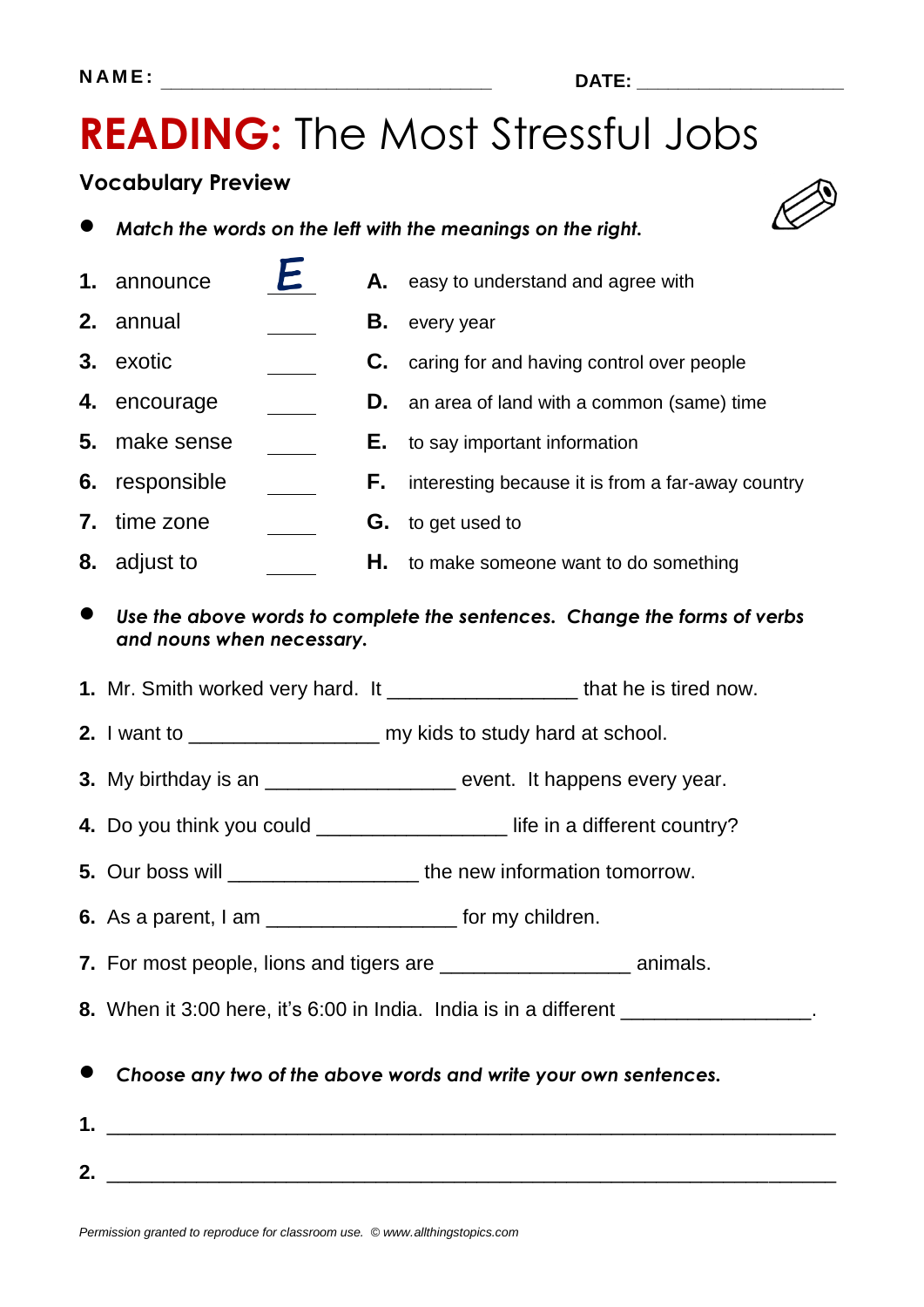**N AM E : \_\_\_\_\_\_\_\_\_\_\_\_\_\_\_\_\_\_\_\_\_ DATE: \_\_\_\_\_\_\_\_\_\_\_\_\_\_\_\_\_\_\_\_**

**READING**  Topic: Jobs and Work

## The Most Stressful Jobs



Recently, my nine-year-old son proudly **announced<sup>1</sup>** to me that he wanted to become a commercial airline pilot when he grows up. I'm happy for him because he spends hours reading books about airplanes, and he loves to play airplane game apps. It's great to know what career you want at such a young age. As well, the average **annual<sup>2</sup>** salary for an airline pilot is quite good: US\$105,270. Also, being an airline pilot means that you might travel to many **exotic<sup>3</sup>** locations around the world, places that most people might never get a chance to see. However, I wonder if his choice of career is one that I should **encourage<sup>4</sup>** . You see, this morning I googled "most stressful jobs" and I discovered that my son's dream career is actually the third most stressful job on a list of top ten most stressful jobs. This **makes sense<sup>5</sup>** because as a pilot you are **responsible for<sup>6</sup>** the lives of hundreds of people, you are away from home for many days at a time, and you may have to fly through many different **time zones<sup>7</sup>** which can be very difficult to **adjust to<sup>8</sup>** . Number one on the list was "military personnel" (soldier) and number two was "firefighter". Of course, jobs like these are very dangerous – you must put your life in danger almost daily. Interestingly, however, "taxi driver" was also on the list (at number ten).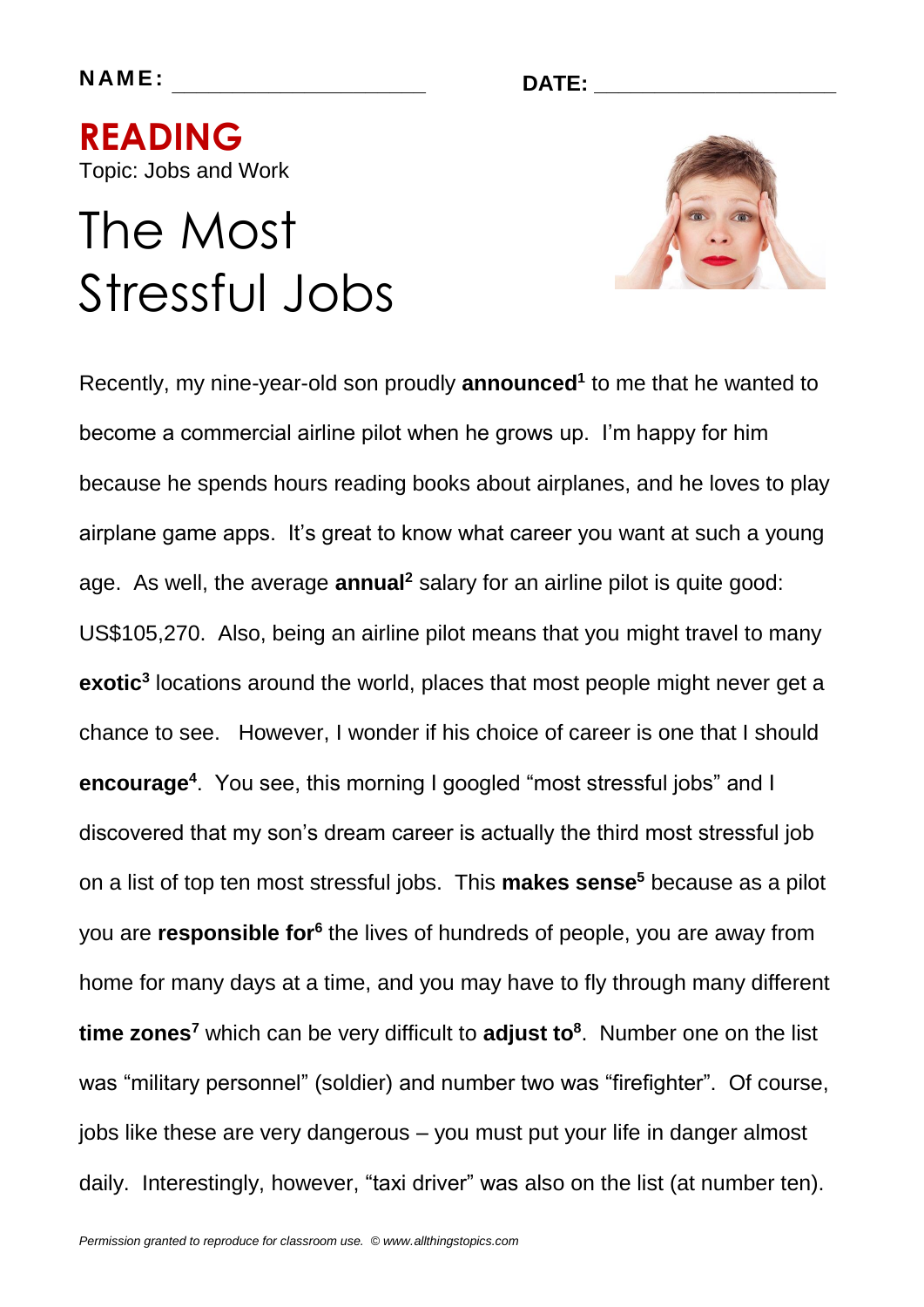### **READING Grammar Practice**  The Most

# Stressful Jobs



### *Complete the paragraph by circling the correct words.*

Recently, my nine-year-old son proudly announced to me that he wanted to become a commercial airline pilot when he (1) Tim happy for him because he spends hours reading books (2)\_\_\_\_\_ airplanes, and he loves to play airplane game apps. It's great to (3)\_\_\_\_\_ what career you want at such a young age. As well, the average annual salary (4) an airline pilot is quite good: US\$105,270. Also, being an airline pilot means that you might travel to many exotic locations around (5)\_\_\_\_\_ world, places that most people might never get a chance to see. However, I wonder if (6) choice of career is one that I should encourage. You see, this morning I (7)\_\_\_\_\_ "most stressful jobs" and I discovered that my son's dream career is actually the (8)\_\_\_\_\_ most stressful job on a list of top ten most stressful jobs. This makes sense because, as a pilot (9) eresponsible for the lives of hundreds of people, you are away from home for many days at a time, and you may (10)\_\_\_\_\_ to fly through many different time zones which can be very difficult to adjust to. Number one on the list was "military personnel" (soldier) and number two was "firefighter". Of course, jobs like (11) are very dangerous – you must (12)\_\_\_\_\_ your life in danger almost daily. Interestingly, however, "taxi driver" was also on the list (at number ten).

| 1.                | 5.          | 9.          |
|-------------------|-------------|-------------|
| (A) grows up      | (A) that    | (A) yours   |
| (B) grow up       | (B) a       | (B) your    |
| (C) is growing up | $(C)$ the   | (C) you are |
| 2.                | 6.          | 10.         |
| $(A)$ for         | $(A)$ him   | $(A)$ has   |
| (B) about         | (B) his     | (B) have    |
| $(C)$ into        | $(C)$ he's  | $(C)$ had   |
| 3.                | 7.          | 11.         |
| (A) know          | (A) googled | (A) they    |
| (B) knows         | (B) googles | (B) their   |
| (C) knew          | (C) google  | (C) these   |
| 4.                | 8.          | 12.         |
| $(A)$ at          | (A) third   | (A) puts    |
| $(B)$ to          | (B) three   | (B) put     |
| $(C)$ for         | (C) thirdly | (C) putting |

*Permission granted to reproduce for classroom use. © www.allthingstopics.com*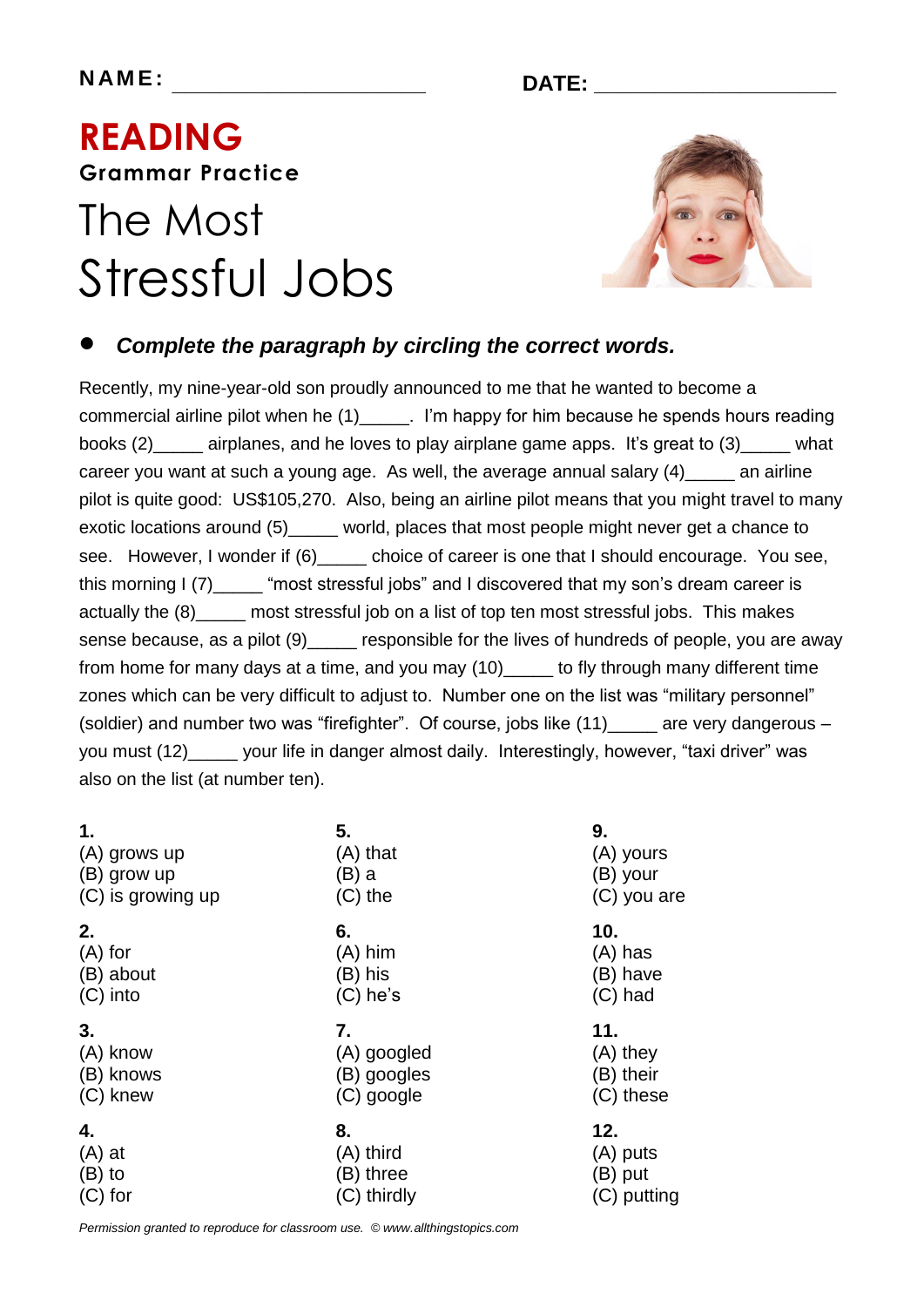### **N A M E : \_\_\_\_\_\_\_\_\_\_\_\_\_\_\_\_\_\_\_\_\_\_\_\_\_\_\_\_\_\_\_\_ DATE: \_\_\_\_\_\_\_\_\_\_\_\_\_\_\_\_\_\_\_\_**

### **READING:** The Most Stressful Jobs

### **How Much Do You Understand?**

- *Write 'T' (True) or 'F' (False) next to each statement.*
- **1.** The main idea of the article is how to choose a good job.
- **2.** You can make more than \$100,000 per month as a pilot.
- **3.** The article says that exotic countries are dangerous.
- **4.** The article suggests it might be stressful to be away from your home.
- **5.** The article says it's more stressful to be a soldier than a pilot.
- **6.** The article says driving a taxi can be interesting.

#### **Discuss**

- *Discuss the following questions with your classmates.*
- **1.** Can you think of six other stressful jobs that might be on the list?
- **2.** What job would you like to have? Is it a stressful job? Why? / Why not?
- **3.** In what ways can driving a taxi be stressful?

### **Write**

 *Choose one of the above discussion questions. Write a short paragraph to answer it.*

\_\_\_\_\_\_\_\_\_\_\_\_\_\_\_\_\_\_\_\_\_\_\_\_\_\_\_\_\_\_\_\_\_\_\_\_\_\_\_\_\_\_\_\_\_\_\_\_\_\_\_\_\_\_\_\_\_\_\_\_\_\_\_

\_\_\_\_\_\_\_\_\_\_\_\_\_\_\_\_\_\_\_\_\_\_\_\_\_\_\_\_\_\_\_\_\_\_\_\_\_\_\_\_\_\_\_\_\_\_\_\_\_\_\_\_\_\_\_\_\_\_\_\_\_\_\_

\_\_\_\_\_\_\_\_\_\_\_\_\_\_\_\_\_\_\_\_\_\_\_\_\_\_\_\_\_\_\_\_\_\_\_\_\_\_\_\_\_\_\_\_\_\_\_\_\_\_\_\_\_\_\_\_\_\_\_\_\_\_\_

\_\_\_\_\_\_\_\_\_\_\_\_\_\_\_\_\_\_\_\_\_\_\_\_\_\_\_\_\_\_\_\_\_\_\_\_\_\_\_\_\_\_\_\_\_\_\_\_\_\_\_\_\_\_\_\_\_\_\_\_\_\_\_

\_\_\_\_\_\_\_\_\_\_\_\_\_\_\_\_\_\_\_\_\_\_\_\_\_\_\_\_\_\_\_\_\_\_\_\_\_\_\_\_\_\_\_\_\_\_\_\_\_\_\_\_\_\_\_\_\_\_\_\_\_\_\_

\_\_\_\_\_\_\_\_\_\_\_\_\_\_\_\_\_\_\_\_\_\_\_\_\_\_\_\_\_\_\_\_\_\_\_\_\_\_\_\_\_\_\_\_\_\_\_\_\_\_\_\_\_\_\_\_\_\_\_\_\_\_\_

\_\_\_\_\_\_\_\_\_\_\_\_\_\_\_\_\_\_\_\_\_\_\_\_\_\_\_\_\_\_\_\_\_\_\_\_\_\_\_\_\_\_\_\_\_\_\_\_\_\_\_\_\_\_\_\_\_\_\_\_\_\_\_

\_\_\_\_\_\_\_\_\_\_\_\_\_\_\_\_\_\_\_\_\_\_\_\_\_\_\_\_\_\_\_\_\_\_\_\_\_\_\_\_\_\_\_\_\_\_\_\_\_\_\_\_\_\_\_\_\_\_\_\_\_\_\_